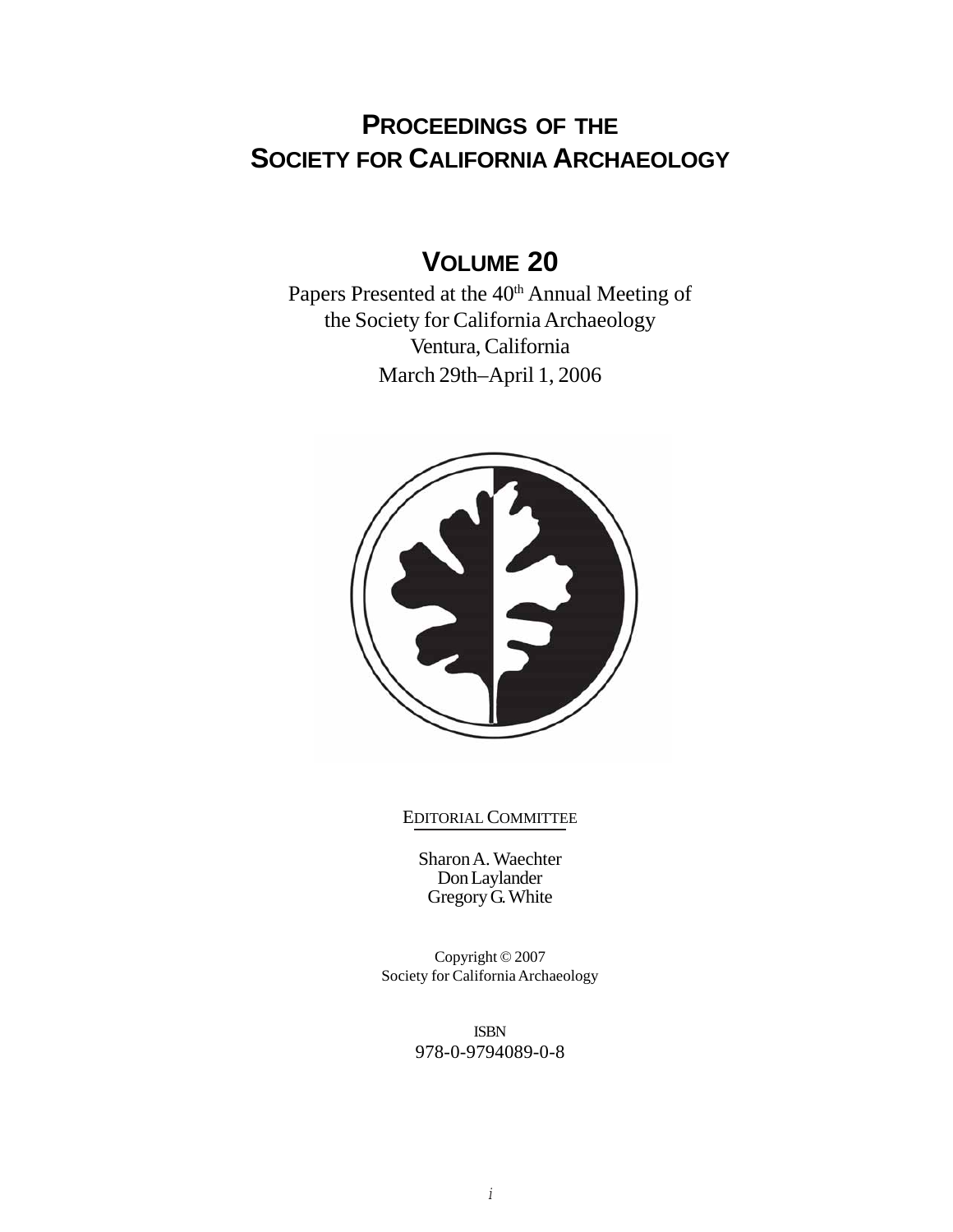#### STATEMENT OF PURPOSE

In 1988, the *Proceedings* was established by the Society for California Archaeology to provide a publication outlet for papers presented at the Society's *Annual Meetings*, held each spring at alternate Northern, Central, and Southern California locations. All papers presented at the *Annual Meeting* are eligible for publication. Thus, the *Proceedings* serve as a forum for all who participate in this annual celebration of California's rich and diverse past: archaeologists and Native Americans, avocationalists and professionals, professors and students, historians and prehistorians, and government staff and the public they serve. The *Proceedings* are published annually, thus ensuring prompt dissemination of research results. Individual papers are published without formal peer review, except as required by the *Proceedings* editors to meet style requirements and graphical standards, and ensure conformance with the Society's By-Laws and Ethical Guidelines.

#### **SUBSCRIPTION**

Subscription to the *Proceedings* is a benefit of membership in the Society for California Archaeology. Membership information may be obtained from the SCA Business Office (contact listed on the inside back cover).

## INFORMATION FOR CONTRIBUTORS

Procedures and deadlines for submission will be posted to the Society's web site (www.SCAHome.org) and published in the quarterly *Newsletter*. Authors should submit manuscripts both as hard copy and electronically. The *Proceedings* will not publish information that has appeared in the Society's *Newsletter*.

### STAFF, VOLUME 20

*Edited by:*

Sharon A. Waechter, Far Western Anthropological Research Group, Inc., 2727 Del Rio Place, Suite A, Davis, CA 95616 Don Laylander, ASM Affiliates, Inc., 2034 Corte Del Nogal, Carlsbad, CA 92011

*Edits, Layout, and Production by:*

Gregory G. White, SCA Business Office, CSU Chico, Building 25, Suite 101, Chico, CA 95929-401 The *Proceedings* is printed by The Graphic Fox, Ink, Chico, CA

### 2006-2007 EXECUTIVE BOARD

#### OF THE SOCIETY FOR CALIFORNIA ARCHAEOLOGY

**President** - Frank E. Bayham, Department of Anthropology, CSU Chico, Chico, CA 95929-400 **Immediate Past President** - Shelly Davis-King, Davis-King & Associates, P.O. Box 10, Standard, CA 95373 **President-Elect** - Steve Horne, 17225 SW Quail Rd., Terrebonne, OR 97760 **Southern Vice-President** - Andy York, EDAW Inc., 1420 Kettner Boulevard, Suite 620, San Diego, CA 92101 **Northern Vice President** - Michael Newland, Anthropological Studies Center, Sonoma State University, Building 25, 1801 E. Cotati Avenue, Rohnert Park, CA 94928 **Secretary** - Resa Huetter, 735 Lytton Station Road, Geyserville, CA 95441 **Treasurer** - Ted Jones, PO Box 579, Valley Ford, CA 94972–0579 **SCA Business Office** - Gregory G. White, CSU Chico, Building 25, Suite 101, Chico, CA 95929-401

#### VISIT WWW.SCAHOME.ORG

*for more details on the Society for California Archaeology*

Copyright © Society for California Archaeology 2007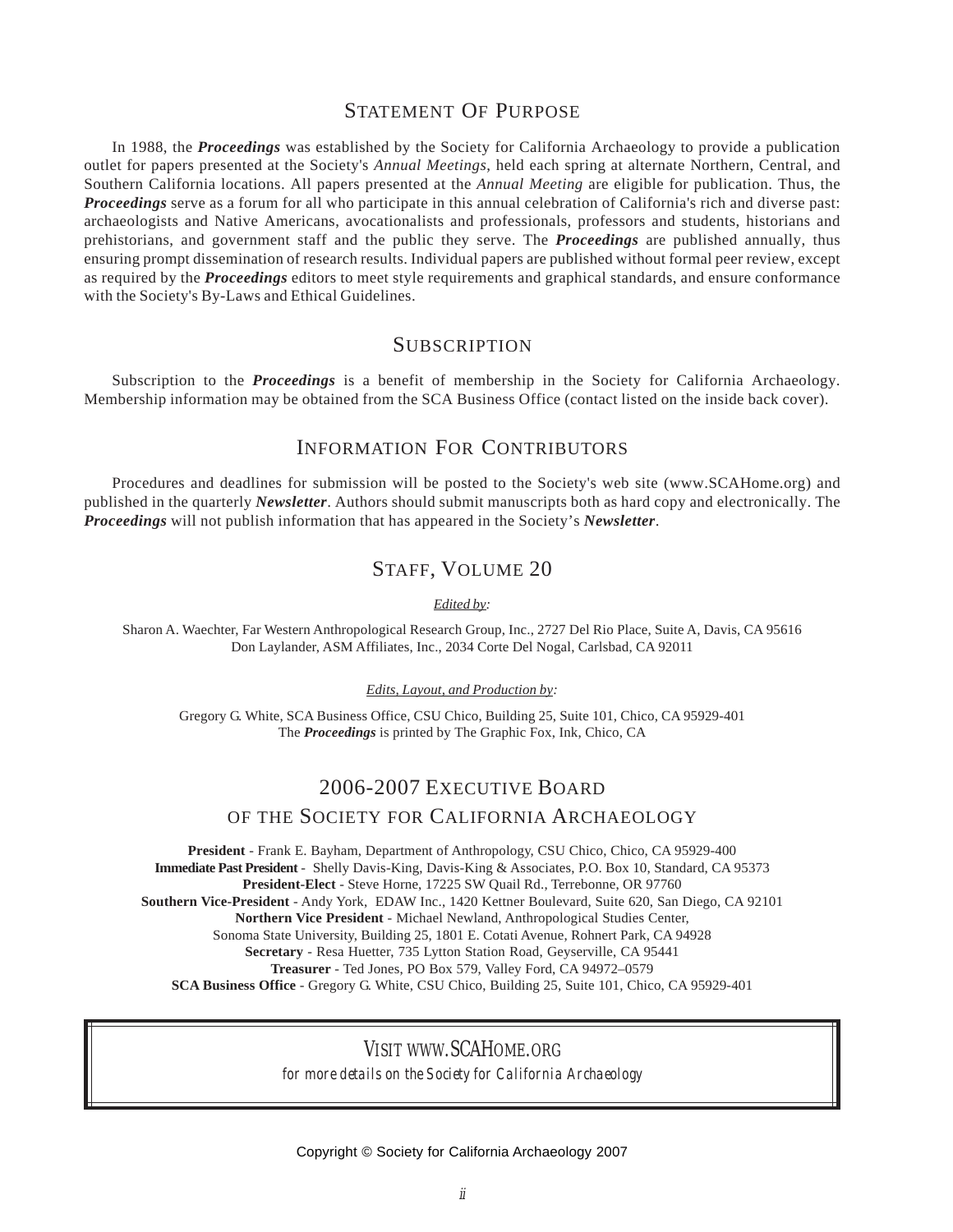# TABLE OF CONTENTS

# PAPERS ON HISTORICAL AND CULTURE CONTACT ARCHAEOLOGY

| THE MYSTERY OF THE HANSEN DAM BARRACKS ON THE<br>HANSEN DAM PROPERTY IN PACOIMA, LOS ANGELES COUNTY, CALIFORNIA        |  |
|------------------------------------------------------------------------------------------------------------------------|--|
| "SO MANY GHASTLY PILES OF MARINE DEBRIS":<br>DISCOVERY OF THE WHALING SHIP CANDACE IN DOWNTOWN SAN FRANCISCO           |  |
| TALKING TRASH: A LOOK AT 20 <sup>TH</sup> CENTURY SITES IN THE COACHELLA VALLEY, RIVERSIDE COUNTY                      |  |
| A LANDSCAPE IN TRANSITION: A VIEW FROM SANTA BARBARA HISTORICAL MUSEUM                                                 |  |
| CREATING TRAILS THROUGH TRADITIONS:<br>AN UPDATE ON THE KASHAYA POMO INTERPRETIVE TRAIL, FORT ROSS STATE HISTORIC PARK |  |

# PAPERS ON PREHISTORIC ARCHAEOLOGY